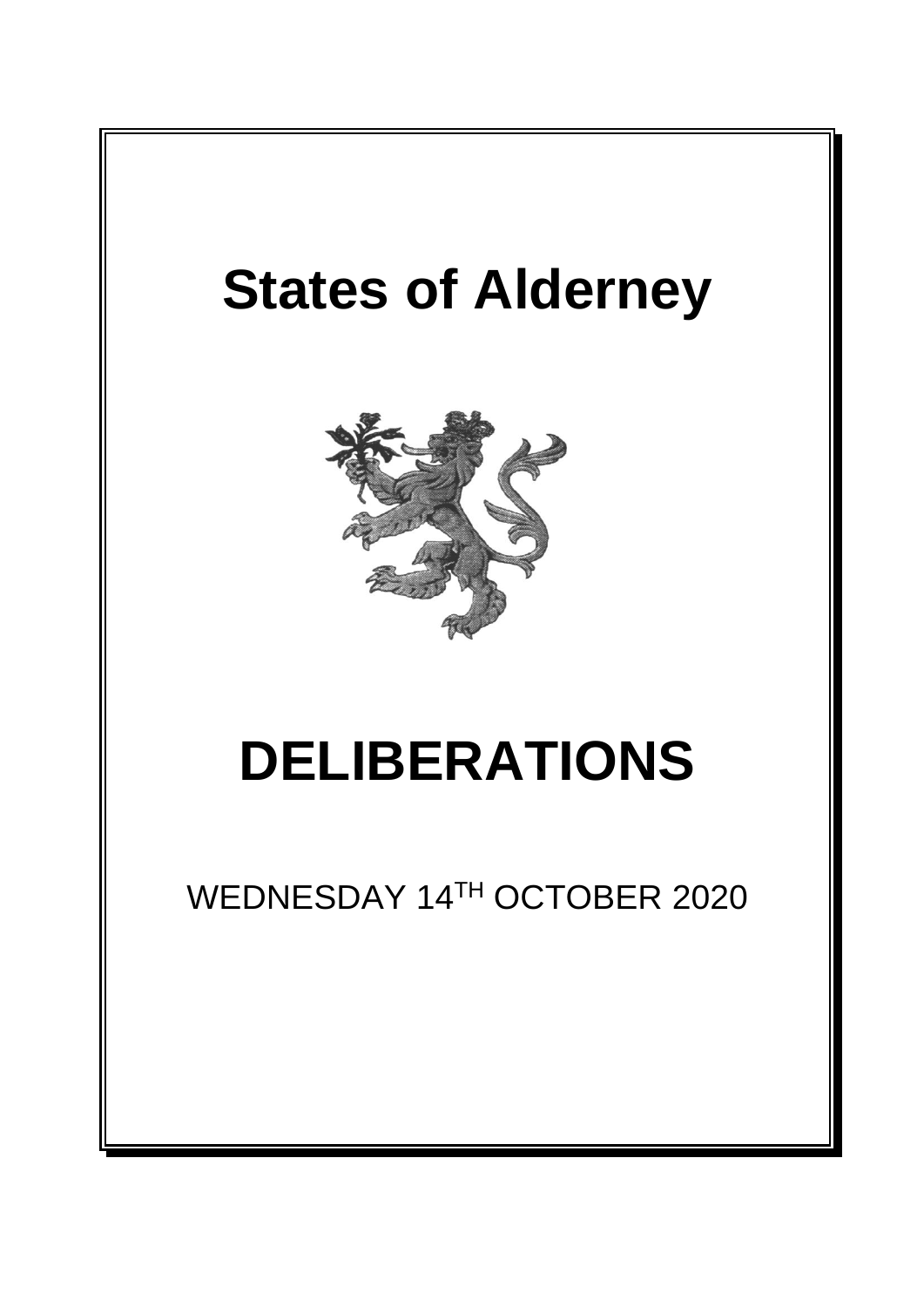# **STATES OF ALDERNEY**

# **DELIBERATIONS**

# **FOR THE STATES MEETING**

# **ON WEDNESDAY 14TH OCTOBER 2020 AT 1730HRS**

Present: Mr William Tate, President Mr Bill Abel Ms Annie Burgess Mr James Dent Mr Kevin Gentle Mr Christian Harris Mr Louis Jean Mr Graham McKinley, OBE Mr Steve Roberts Mr Alex Snowdon

Lieutenant G T Workman RN (Rtd) represented His Excellency The Lieutenant-Governor of the Bailiwick of Guernsey.

Mr Willan (Bill) Abel took his oath of office and then took his seat in the chamber.

## **Item I The Duty on Share Transfers (Variation of Ratio) (Alderney) Ordinance, 2020. The Duty on Long Leases (Variation of Ratio) (Alderney) Ordinance, 2020.**

**The States of Alderney resolved to:** 

**1. Approve the Duty on Share Transfers (Variation of Ratio) (Alderney) Ordinance, 2020;** 

**and**

**2. Approve the Duty on Long Leases (Variation of Ratio) (Alderney) Ordinance, 2020.**

Proposed by Mr James Dent Seconded by Mr Christian Harris

### **Approved unanimously**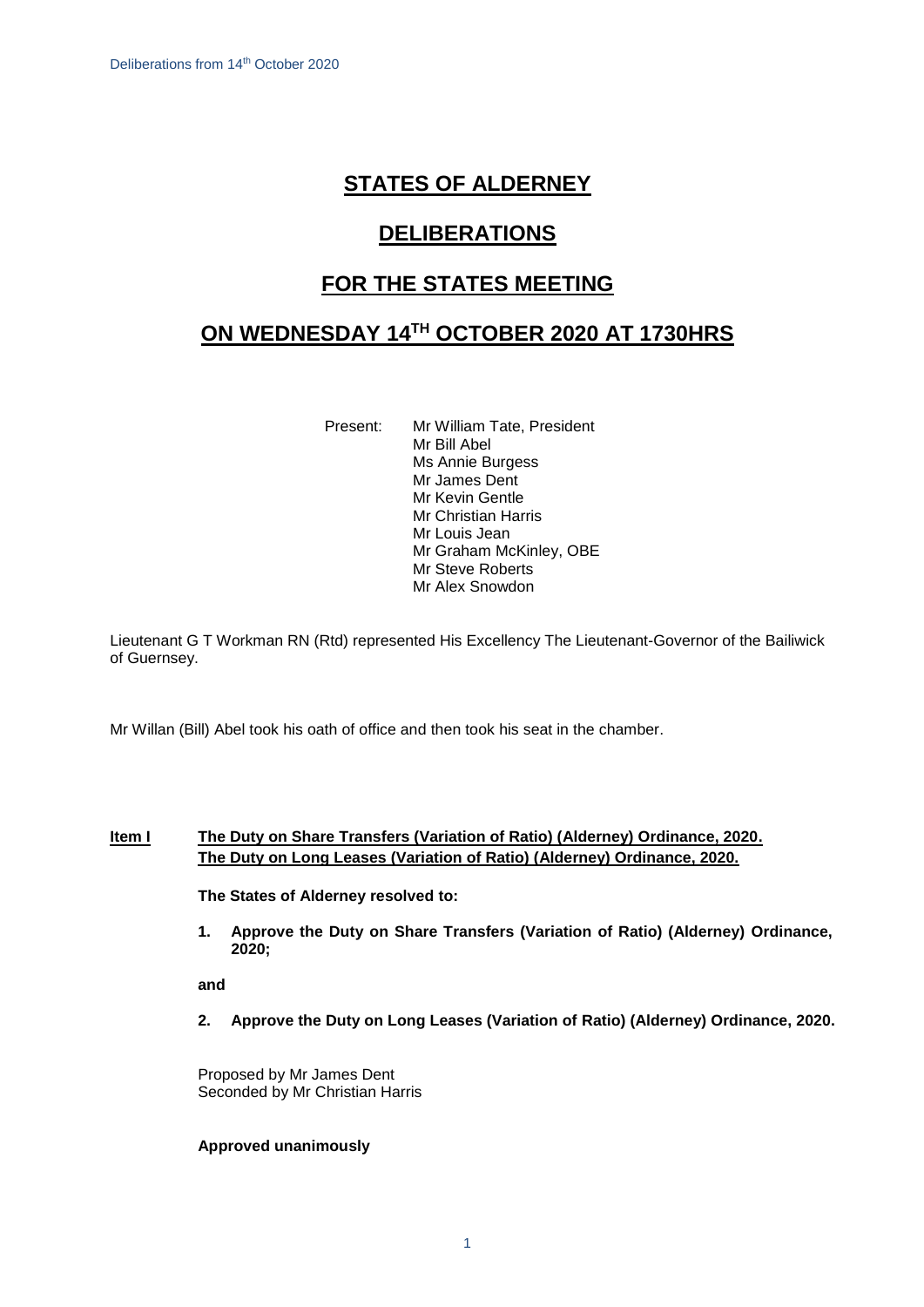**Item II The Emergency Powers (Coronavirus) (General Provision) (Bailiwick of Guernsey) (No.4) Regulations, 2020 and The Emergency Powers (Coronavirus) (General Provisions) (Bailiwick of Guernsey) (No.4) (Amendment) Regulations, 2020.**

**The States of Alderney resolved not to annul:**

**1. "The Emergency Powers (Coronavirus) (General Provision) (Bailiwick of Guernsey) (No.4) Regulations, 2020"**

**and**

**2. The Emergency Powers (Coronavirus) (General Provisions) (Bailiwick of Guernsey) (No.4) (Amendment) Regulations, 2020.**

Proposer: Mr James Dent Seconder: Mr Alex Snowdon

#### **Approved unanimously**

### **Item III The Emergency Powers (Coronavirus) (General Provision) (Bailiwick of Guernsey) (No.6) Regulations, 2020, and The Emergency Powers (Coronavirus) (General Provision) (Bailiwick of Guernsey) (No.6) (Amendment) Regulations, 2020**

**The States of Alderney resolved not to annul:-**

**1. "The Emergency Powers (Coronavirus) (General Provision) (Bailiwick of Guernsey) (No.6) Regulations, 2020"** 

**and** 

**2. "The Emergency Powers (Coronavirus) (General Provision) (Bailiwick of Guernsey) (No.6) (Amendment) Regulations, 2020".** 

Proposed by Mr James Dent Seconded by Mr Alex Snowdon

**Approved unanimously**

### **Item IV Budgets for 2021 and Revised Budgets 2020**

**The States of Alderney is asked to:-**

**Items voted on separately in accordance with Rule 15 of the Rules of Procedure**

**1. Accept the States of Alderney Revenue and Capital Budgets for 2021** Approved by a majority, all in favour apart from Mr Abel who abstained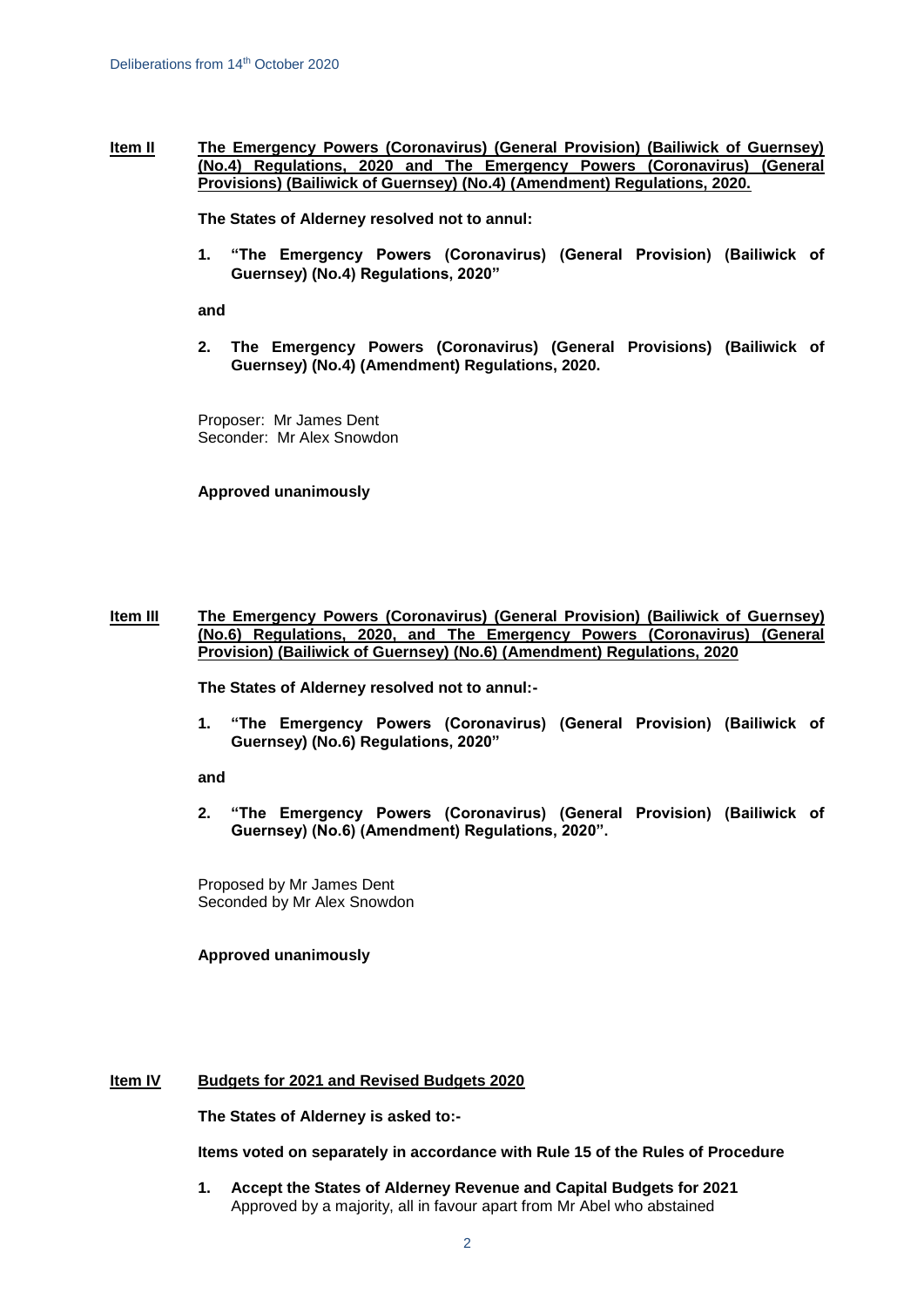**2. Approve a 5% increase to the combined 2020 yield of Occupiers Rates and TRP to enable rates to be set for Alderney Property Tax rates of charge 2021** Item failed:- FOR: Mr Dent, Mr Harris, Mr Jean, McKinley

AGAINST: Ms Burgess, Mr Gentle, Mr Roberts, Mr Snowdon, ABSTAIN: Mr Bill Abel The President declined to use his casting vote and the item failed.

- **3. Approve that the rates of Fuel Duty will be kept consistent with the States of Guernsey for 2021** Approved unanimously
- **4. Approve that the rates of Document Duty will be kept consistent with the States of Guernsey for 2021** Approved unanimously
- **5. Accept the States of Alderney Water Board Revenue and Capital Budgets for 2021**

Approved by a majority, all in favour apart from Mr Abel who abstained

**6. Maintain the Water Rates of charge for 2021 at 2020 levels** Approved by a majority, all in favour apart from Mr Abel who abstained

**The States of Alderney resolved, after consideration of the Budget Report, to approve items 1, 3, 4, 5 and 6.**

Proposed by Mr James Dent Seconded by Mr Christian Harris

## **Item V Appointment of Temporary Chief Executive**

**An amendment to this item was received from Mr Dent:-**

**"To delete the proposition and replace it with:-**

**The States of Alderney resolved to approve** 

**1. The appointment of Mr Adrian Lewis as temporary Chief Executive of the States of Alderney.**

**and**

**2. The appointment of Mr Willan (Bill) Abel as a Member of the Policy and Finance Committee"**

Amendment proposed by Mr James Dent Amendment seconded by Mr Kevin Gentle

**The item as amended was then approved unanimously.**